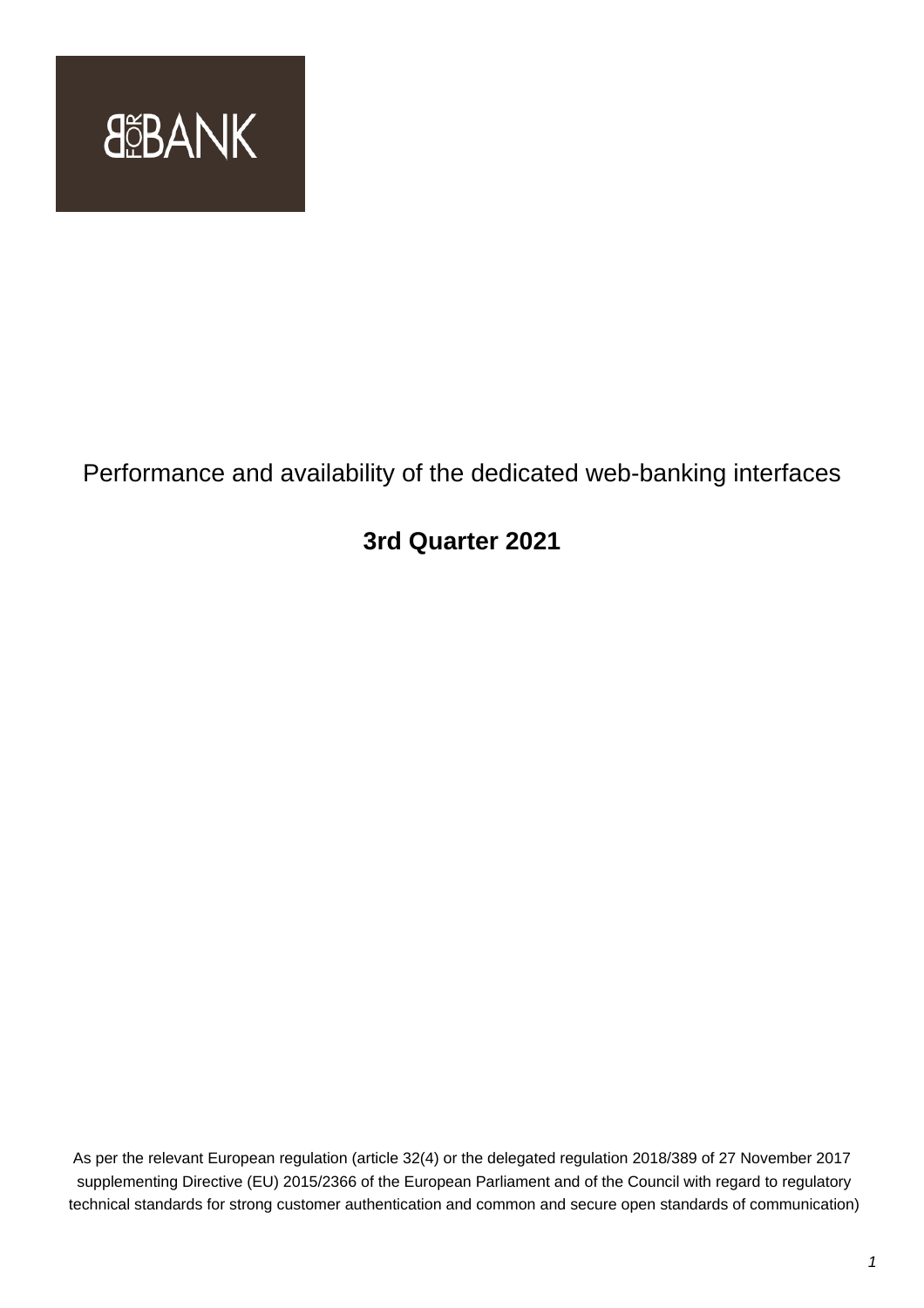## Performance and availability of the dedicated and web-banking interfaces **Jul 2021**

### AISP - Private & Business

| Date       | Response time Avg (ms) |              |            | Availability Rate (%) |            | Down time (min) |  |
|------------|------------------------|--------------|------------|-----------------------|------------|-----------------|--|
|            | <b>API</b>             | BFORBANK.com | <b>API</b> | <b>BFORBANK.com</b>   | <b>API</b> | BFORBANK.com    |  |
| 01/07/2021 | <b>NA</b>              | <b>NA</b>    | <b>NA</b>  | <b>NA</b>             | <b>NA</b>  | <b>NA</b>       |  |
| 02/07/2021 | <b>NA</b>              | <b>NA</b>    | <b>NA</b>  | <b>NA</b>             | <b>NA</b>  | <b>NA</b>       |  |
| 03/07/2021 | <b>NA</b>              | <b>NA</b>    | <b>NA</b>  | <b>NA</b>             | <b>NA</b>  | <b>NA</b>       |  |
| 04/07/2021 | <b>NA</b>              | <b>NA</b>    | <b>NA</b>  | <b>NA</b>             | <b>NA</b>  | <b>NA</b>       |  |
| 05/07/2021 | <b>NA</b>              | <b>NA</b>    | <b>NA</b>  | <b>NA</b>             | <b>NA</b>  | <b>NA</b>       |  |
| 06/07/2021 | <b>NA</b>              | <b>NA</b>    | <b>NA</b>  | <b>NA</b>             | <b>NA</b>  | <b>NA</b>       |  |
| 07/07/2021 | <b>NA</b>              | <b>NA</b>    | <b>NA</b>  | <b>NA</b>             | <b>NA</b>  | <b>NA</b>       |  |
| 08/07/2021 | <b>NA</b>              | <b>NA</b>    | <b>NA</b>  | <b>NA</b>             | <b>NA</b>  | <b>NA</b>       |  |
| 09/07/2021 | <b>NA</b>              | <b>NA</b>    | <b>NA</b>  | <b>NA</b>             | <b>NA</b>  | <b>NA</b>       |  |
| 10/07/2021 | <b>NA</b>              | <b>NA</b>    | <b>NA</b>  | <b>NA</b>             | <b>NA</b>  | <b>NA</b>       |  |
| 11/07/2021 | <b>NA</b>              | <b>NA</b>    | <b>NA</b>  | <b>NA</b>             | <b>NA</b>  | <b>NA</b>       |  |
| 12/07/2021 | <b>NA</b>              | <b>NA</b>    | <b>NA</b>  | <b>NA</b>             | <b>NA</b>  | <b>NA</b>       |  |
| 13/07/2021 | <b>NA</b>              | <b>NA</b>    | <b>NA</b>  | <b>NA</b>             | <b>NA</b>  | <b>NA</b>       |  |
| 14/07/2021 | <b>NA</b>              | <b>NA</b>    | <b>NA</b>  | <b>NA</b>             | <b>NA</b>  | <b>NA</b>       |  |
| 15/07/2021 | <b>NA</b>              | <b>NA</b>    | <b>NA</b>  | <b>NA</b>             | <b>NA</b>  | <b>NA</b>       |  |
| 16/07/2021 | <b>NA</b>              | <b>NA</b>    | <b>NA</b>  | <b>NA</b>             | <b>NA</b>  | <b>NA</b>       |  |
| 17/07/2021 | <b>NA</b>              | <b>NA</b>    | <b>NA</b>  | <b>NA</b>             | <b>NA</b>  | <b>NA</b>       |  |
| 18/07/2021 | <b>NA</b>              | <b>NA</b>    | <b>NA</b>  | <b>NA</b>             | <b>NA</b>  | <b>NA</b>       |  |
| 19/07/2021 | <b>NA</b>              | <b>NA</b>    | <b>NA</b>  | <b>NA</b>             | <b>NA</b>  | <b>NA</b>       |  |
| 20/07/2021 | <b>NA</b>              | <b>NA</b>    | <b>NA</b>  | <b>NA</b>             | <b>NA</b>  | <b>NA</b>       |  |
| 21/07/2021 | <b>NA</b>              | <b>NA</b>    | <b>NA</b>  | <b>NA</b>             | <b>NA</b>  | <b>NA</b>       |  |
| 22/07/2021 | <b>NA</b>              | <b>NA</b>    | <b>NA</b>  | <b>NA</b>             | <b>NA</b>  | <b>NA</b>       |  |
| 23/07/2021 | <b>NA</b>              | <b>NA</b>    | <b>NA</b>  | <b>NA</b>             | <b>NA</b>  | <b>NA</b>       |  |
| 24/07/2021 | <b>NA</b>              | <b>NA</b>    | <b>NA</b>  | <b>NA</b>             | <b>NA</b>  | <b>NA</b>       |  |
| 25/07/2021 | <b>NA</b>              | <b>NA</b>    | <b>NA</b>  | <b>NA</b>             | <b>NA</b>  | <b>NA</b>       |  |
| 26/07/2021 | <b>NA</b>              | <b>NA</b>    | <b>NA</b>  | <b>NA</b>             | <b>NA</b>  | <b>NA</b>       |  |
| 27/07/2021 | <b>NA</b>              | <b>NA</b>    | <b>NA</b>  | <b>NA</b>             | <b>NA</b>  | <b>NA</b>       |  |
| 28/07/2021 | <b>NA</b>              | <b>NA</b>    | <b>NA</b>  | <b>NA</b>             | <b>NA</b>  | <b>NA</b>       |  |
| 29/07/2021 | <b>NA</b>              | <b>NA</b>    | <b>NA</b>  | <b>NA</b>             | <b>NA</b>  | <b>NA</b>       |  |
| 30/07/2021 | <b>NA</b>              | <b>NA</b>    | <b>NA</b>  | <b>NA</b>             | <b>NA</b>  | <b>NA</b>       |  |
| 31/07/2021 | <b>NA</b>              | <b>NA</b>    | <b>NA</b>  | <b>NA</b>             | <b>NA</b>  | <b>NA</b>       |  |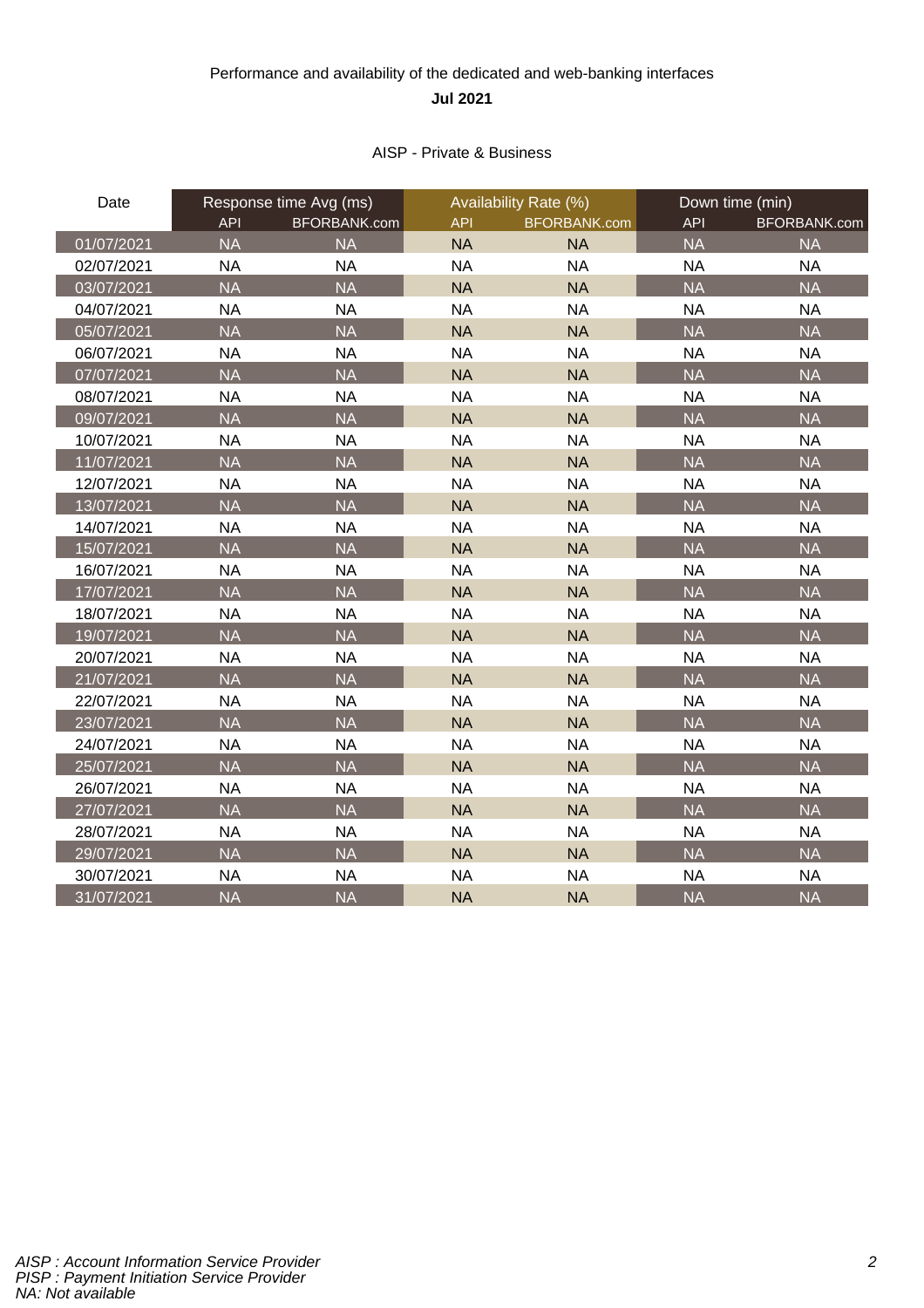## Performance and availability of the dedicated and web-banking interfaces **Aug 2021**

### AISP - Private & Business

| Date       | Response time Avg (ms) |              | Availability Rate (%) |              | Down time (min) |                  |
|------------|------------------------|--------------|-----------------------|--------------|-----------------|------------------|
|            | <b>API</b>             | BFORBANK.com | <b>API</b>            | BFORBANK.com | <b>API</b>      | BFORBANK.com     |
| 01/08/2021 | <b>NA</b>              | <b>NA</b>    | <b>NA</b>             | <b>NA</b>    | <b>NA</b>       | <b>NA</b>        |
| 02/08/2021 | <b>NA</b>              | <b>NA</b>    | <b>NA</b>             | <b>NA</b>    | <b>NA</b>       | <b>NA</b>        |
| 03/08/2021 | <b>NA</b>              | 18548,15     | <b>NA</b>             | 100,0        | <b>NA</b>       | $\overline{0}$   |
| 04/08/2021 | <b>NA</b>              | <b>NA</b>    | <b>NA</b>             | <b>NA</b>    | <b>NA</b>       | <b>NA</b>        |
| 05/08/2021 | 2465,31                | 18388,59     | 99,33                 | 100,0        | 9,65            | $\overline{0}$   |
| 06/08/2021 | 2633,26                | 18009,2      | 99,57                 | 100,0        | 6,19            | $\mathbf 0$      |
| 07/08/2021 | 2717,54                | 18012,34     | 99,64                 | 100,0        | 5,18            | $\overline{0}$   |
| 08/08/2021 | 2851,34                | 18422,32     | 99,92                 | 100,0        | 1,15            | $\mathbf 0$      |
| 09/08/2021 | 3050,49                | 18051,84     | 98,84                 | 100,0        | 16,7            | $\overline{0}$   |
| 10/08/2021 | 3258,73                | 18902,06     | 95,01                 | 100,0        | 71,86           | $\boldsymbol{0}$ |
| 11/08/2021 | 3362,42                | 18034,94     | 35,47                 | 100,0        | 929,23          | $\overline{0}$   |
| 12/08/2021 | 3460,52                | 18889,75     | 94,88                 | 100,0        | 73,73           | $\mathbf 0$      |
| 13/08/2021 | 3455,09                | 18656,51     | 100,0                 | 100,0        | $\overline{0}$  | $\overline{0}$   |
| 14/08/2021 | 3452,16                | 18776,49     | 100,0                 | 100,0        | 0               | $\mathbf 0$      |
| 15/08/2021 | 3389,93                | 18559,11     | 100,0                 | 100,0        | $\overline{0}$  | $\overline{0}$   |
| 16/08/2021 | 3602,59                | 18558,25     | 100,0                 | 100,0        | $\pmb{0}$       | $\mathbf 0$      |
| 17/08/2021 | 3435,22                | 18680,73     | 100,0                 | 100,0        | $\overline{0}$  | $\overline{0}$   |
| 18/08/2021 | 3334,92                | 18327,3      | 92,57                 | 95,68        | 106,99          | 62,21            |
| 19/08/2021 | 3658,22                | 18617,93     | 100,0                 | 100,0        | $\overline{0}$  | $\overline{0}$   |
| 20/08/2021 | 3481,17                | 19323,4      | 38,4                  | 100,0        | 887,04          | $\mathbf 0$      |
| 21/08/2021 | <b>NA</b>              | 19143,14     | <b>NA</b>             | 100,0        | <b>NA</b>       | $\overline{0}$   |
| 22/08/2021 | <b>NA</b>              | 19974,84     | <b>NA</b>             | 100,0        | <b>NA</b>       | $\mathbf 0$      |
| 23/08/2021 | <b>NA</b>              | 18954,89     | <b>NA</b>             | 100,0        | <b>NA</b>       | $\overline{0}$   |
| 24/08/2021 | <b>NA</b>              | 18345,77     | <b>NA</b>             | 100,0        | <b>NA</b>       | $\mathbf 0$      |
| 25/08/2021 | 3365,0                 | 18366,98     | 35,32                 | 100,0        | 931,39          | $\overline{0}$   |
| 26/08/2021 | 3309,63                | 18221,2      | 100,0                 | 100,0        | $\mathbf 0$     | $\mathbf 0$      |
| 27/08/2021 | <b>NA</b>              | <b>NA</b>    | <b>NA</b>             | <b>NA</b>    | <b>NA</b>       | <b>NA</b>        |
| 28/08/2021 | <b>NA</b>              | <b>NA</b>    | <b>NA</b>             | <b>NA</b>    | <b>NA</b>       | <b>NA</b>        |
| 29/08/2021 | 3316,0                 | 16833,63     | 100,0                 | 88,7         | $\overline{0}$  | 162,72           |
| 30/08/2021 | 3940,0                 | 16626,58     | 66,67                 | 89,37        | 479,95          | 153,07           |
| 31/08/2021 | <b>NA</b>              | 17676,43     | <b>NA</b>             | 97,85        | <b>NA</b>       | 30,96            |